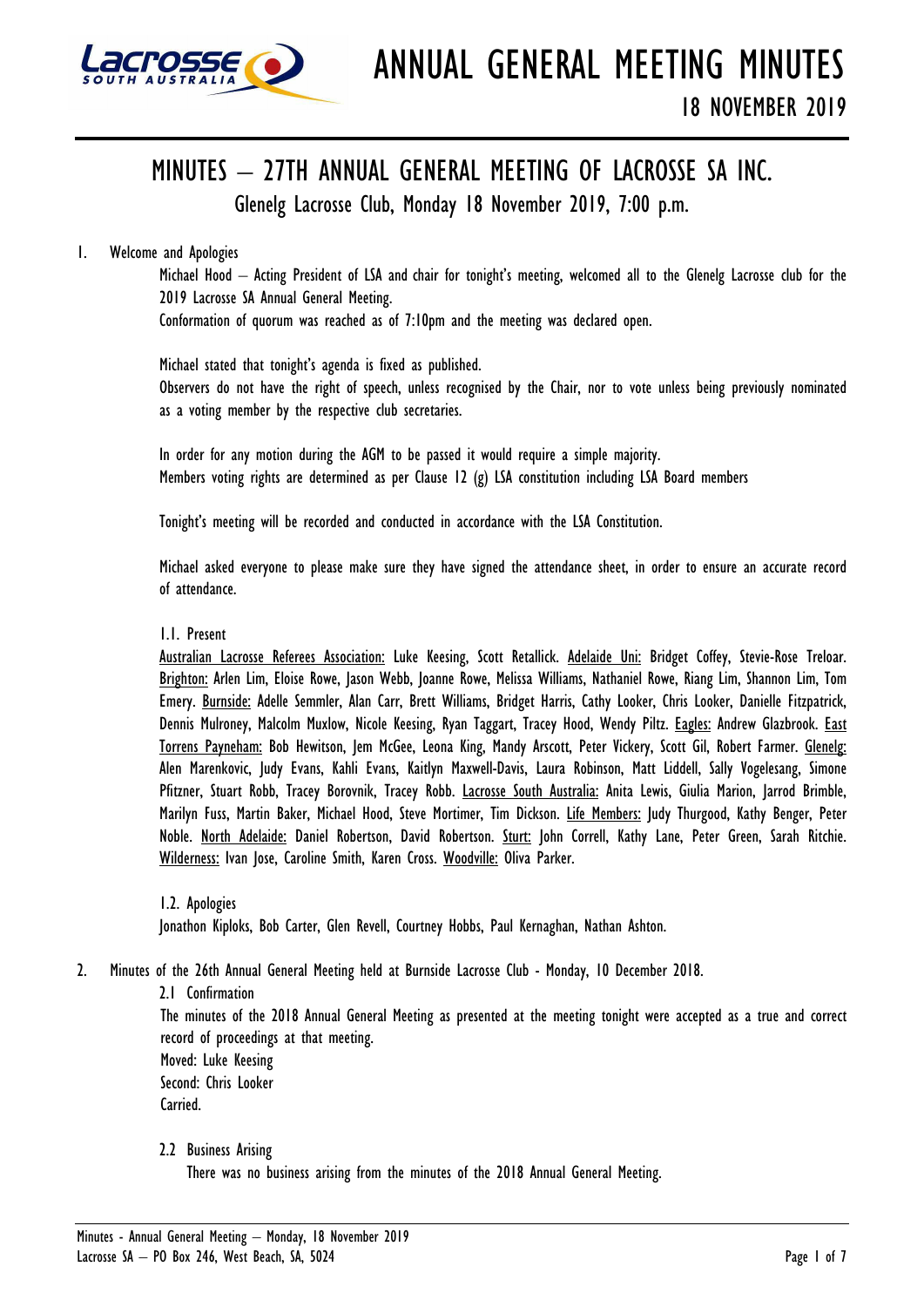

## 3. Presentation of Reports from Directors and Office Bearers

3.1 President – Michael Hood

Michael requested his report be taken as read. There were no questions arising from his report. There were two items in the President's report that Michael wished to take note of. Firstly, to publicly recognise Scott Willsmore for his role as President of Lacrosse South Australia for the last five years. Scott resigned from the position earlier this year due to personal reasons.

Secondly, that in 2014 the Office for Recreation and Sport recommended Lacrosse SA update its constitution. As of this meeting we are now on the final draft. Once the constitution is completed it will be circulated to all member organisations for their review. Then Lacrosse SA will look to hold a special AGM, in hopefully early 2020, to formally have the constitution changed. Michael then stated that one of the biggest changes is number of votes each club is required to provide at an AGM. Under the new constitution, each club or organisation will have one vote. This will significantly change the requirements for a quorum. This change is in line with ALA's constitution and the way the Office of Recreation and Sport recommends constitutions are drafted.

- 3.2 Executive Officer Giulia Marion Giulia requested her report be taken as read. There were no questions arising from Giulia's report.
- 3.3 Director, Finance (position vacant) Michael Hood There were no questions arising from the report. Michael requested that the Financial Report be received and accepted. Moved: Jem McGee Second: Tracy Robb Carried.
- 3.4 Director, Women's Competition Trish Adams Trish requested her report be taken as read. There were no questions arising from Trish's report.
- 3.5 Director, Men's Competition Stephen Mortimer Steve requested his report be taken as read. There were no questions arising from Steve's report.

Steve wished to thank everyone for supporting the World Indoor Lacrosse Championships and the changes that had to made to the season structure in order to avoid clashes with multiple representative competitions that also went on throughout the year.

Steve also mentioned that he is proud to have rolled out the partnership with Maverick and Cascade gear. Lacrosse SA only breaks even with this deal and that the goal is to get lacrosse gear to lacrosse players for the best price.

3.6 Director, Development – Tim Dickson Tim requested his report be taken as read.

Jason Webb raised a question regarding the upcoming transition from club-based to school-based competition in the Under 8 and Under 11 age groups. He noted that there is only a small section of the report discussing this change. Jason stated that for him, and for many other people hear, this would be a very significant step to take and that it is worthy of further discussion. Jason requested more information on the change as he believed his club and other clubs had been provided with very little information considering the large scale of this change. Jason expressed concern for the fact that this change has been ratified by the Board with very little communication with the clubs.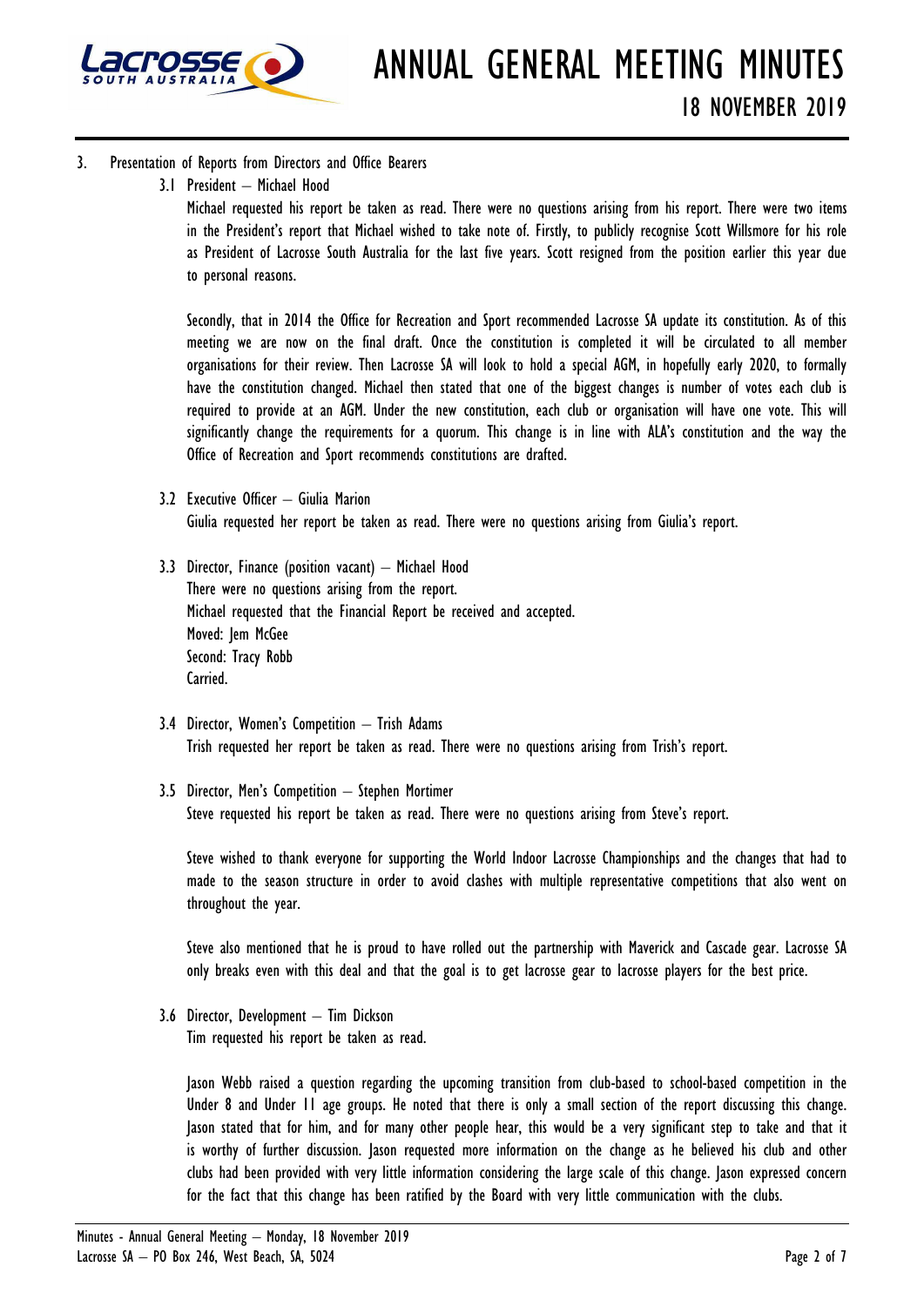

Tim Dickson stated that more information would be released when it is available and that it is the Board's job to make decisions that are in the best interests of the game on behalf of the clubs.

Giulia stated that this changed was discussed at Junior Competition Committee meetings in October and November of 2018.

 Jason stated that he hopes that this plan is successful in increasing the amount of junior players, however was concerned that a change this large hasn't had the appropriate amount of discussion and that the clubs had been for the most part not included. He then reiterated his concern.

John Correll expressed that from Sturt's point of view, that they welcome the change and one hundred percent support it. He looks forward to the information coming out and that hopefully this change will even out the competition up to the senior grades.

Tim stated that this change will be phased in over a four-year period and this change will be made in the view of growing the game which, everyone can agree, is what we need. This change is to help the clubs that are struggling. Tim also shared that Lacrosse SA is looking for someone to work at Lacrosse SA part-time in a development role. Changes need to be made now before it is too late.

Michael Hood stated that the Board will take note of the concerns made and will make an effort to improve communication on how the competition is to be transitioned and convey that information through the club secretaries and other club representatives.

- 3.7 Development Coordinator Marilyn Fuss Marilyn requested her report be taken as read. There were no questions arising from Marilyn's report.
- 3.8 Director, Coaching Courtney Hobbs As Courtney was an apology, Michael requested Courtney's report be taken as read. There were no questions arising from Courtney's report.
- 3.9 Director, Officiating Jonathon Kiploks As Jonathon was an apology, Michael requested Jonathon's report be taken as read. There were no questions arising from Jonathon's report.
- 3.10 Director, Promotions Martin Baker Martin requested his report be taken as read. There were no questions arising from Martin's report.

Martin wished the thank all those who helped with LSA TV throughout the year and that LSA TV is looking for a producer for next year. Special thanks to the major sponsors: Living Choice and The Traditional Verandah Company.

3.11 State Teams Representative – Anita Lewis Anita requested her report be taken as read. There were no questions arising from Anita's report.

All of the reports, (except for the Financial Report, which has already been accepted) were received and accepted as a group. Moved: Dennis Mulroney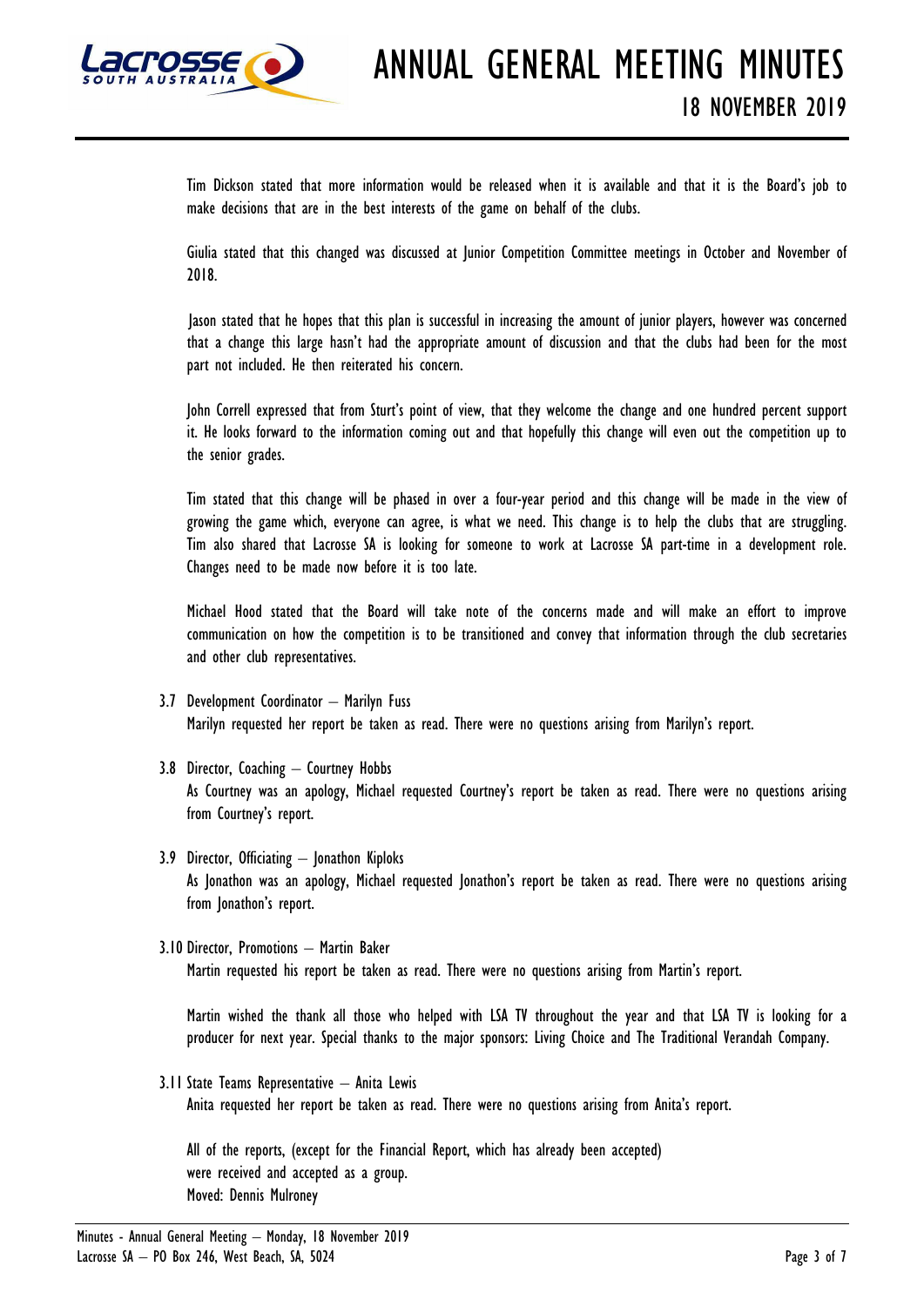

Second: Malcolm Muxlow Carried.

## 4. Election of Directors

Michael Hood states that we will now move to item 4 of the agenda, election of directors. As stated in the notice, the nominated portfolio directors have retired at tonight's AGM and the following nominations for positions vacant were taken as communicated by the due date.

#### Positions for Election:

We will now take nominations from the floor for all other positions. Michael would like to ask those who choose to nominate, to address the room and provide information that would normally be requested on the Board Nomination form, being:

- A brief outline of your lacrosse background and current lacrosse involvement
- A brief outline of why you would like to become a Lacrosse SA Board Member
- A brief outline of the skills you believe you would bring to the Lacrosse SA Board

#### 4.1.

4.1.1. State Teams Representative

Overview: Support the management of Representative Team in SA, within the parameters of the current LSA Strategic Plan.

Anita Lewis resigned from her role as State Teams Representative.

There were no nominations received from the floor. The position remains vacant and can be filled by the Board for the balance of the term at the time of appointment.

#### 4.1.2. Deputy President

Overview: Assist the President whenever necessary to carry out his/her duties. Chair Board and other meetings when President is unavailable.

Michael Hood stepped up as Acting President due to Scott Willsmore's resignation from the position.

There were no nominations received from the floor. The position remains vacant and can be filled by the Board for the balance of the term at the time of appointment.

4.1.3. Director, Men's Competition

There was only one nomination for this position by Stephen Mortimer, and with our Constitution not allowing for nominations from the floor, if nominations have been received in advance can we please formalise the election, and move that Stephen Mortimer be appointed to the position of Director, Men's Competition for a period of two years.

Steve also wished to mention that he has applied for a Box Lacrosse grant with the Office of Sport and Recreation and that he'd like to talk with a committee member of each club.

4.1.4. Director, Coaching

Overview: support the management, development and delivery of coaching education and mentoring programs and the delivery of relevant initiatives emanating from LSA's current Strategic Plan. Develops and maintains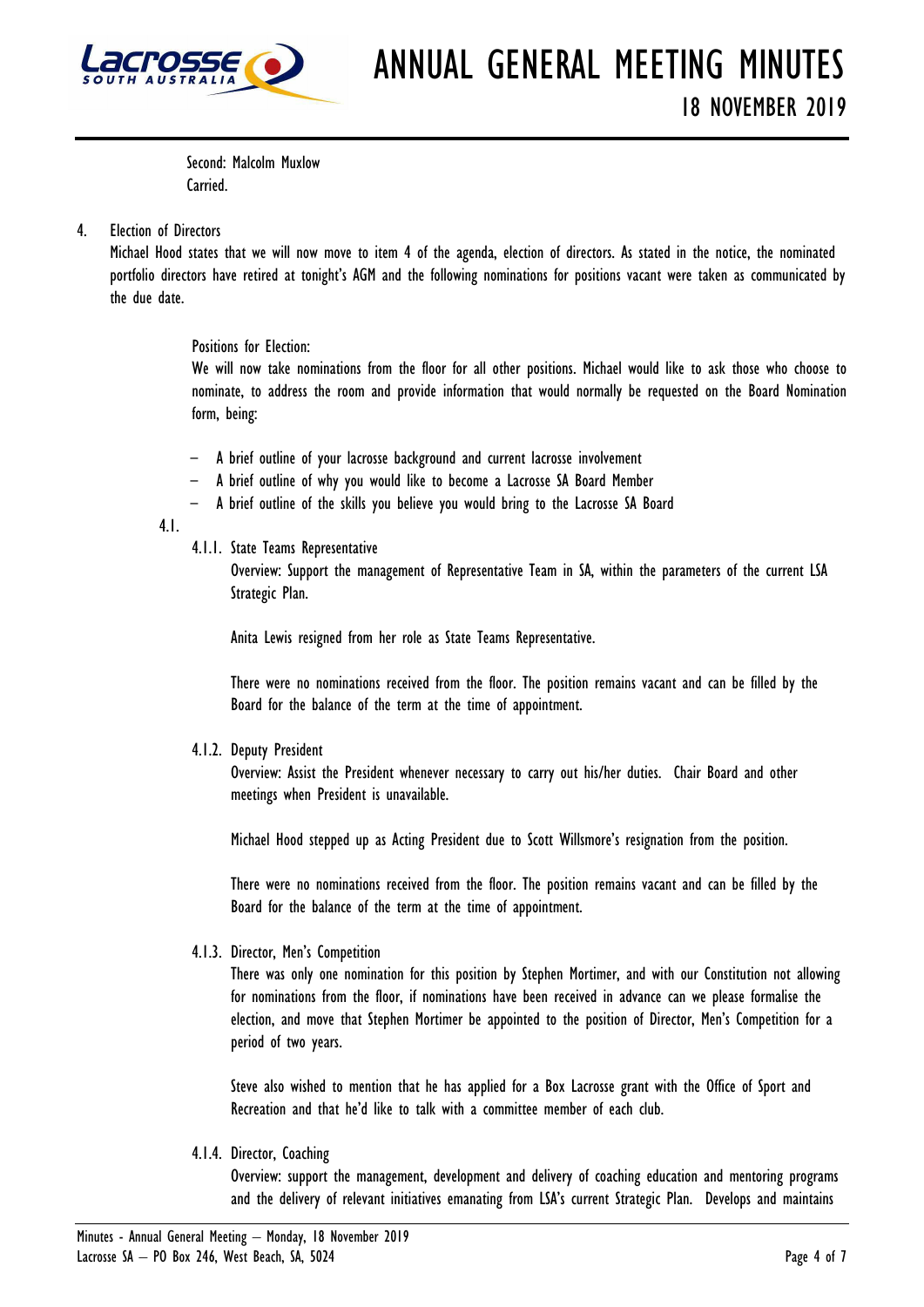

coaching education, support and reward/recognition programs. Considers and recommends initiatives to enhance coaching standards in SA

Courtney Hobbs resigned from her role as Coaching Director.

There were no nominations received from the floor. The position remains vacant and can be filled by the Board for the balance of the term at the time of appointment.

4.1.5. Director, Officiating

There was only one nomination for this position by Jonathon Kiploks, and with our Constitution not allowing for nominations from the floor, if nominations have been received in advance can we please formalise the election, and move that Jonathon Kiploks be appointed to the position of Director, Officiating for a period of two years.

Moved: Tracey Hood Second: Bridget Harris Carried.

4.1.6. Director, Promotions

There was only one nomination for this position by Martin Baker, and with our Constitution not allowing for nominations from the floor, if nominations have been received in advance can we please formalise the election, and move that Martin Baker be appointed to the position of Director, Promotions for a period of two years.

## 5. Non-Board Positions

5.1 Patron

Matt Cowdrey was Patron last year and will take on the role again.

5.2 Deputy Patron

Kathy Benger was Deputy Patron last year and has again agreed to take on this role. Moved: Nicolle Second: Bridget Harris Carried.

5.3 Auditor

John Swann is yet to be contacted to on the role of auditor in 2019, if he is in agreeance can Michael Hood asks that someone move that he be appointed. Moved: Tracey Hood Second: Bob Hewitson Carried.

5.4 Historian

Luke Oswald last year and has again agreed to take on this role. Moved: Dennis Mulroney Second: Judy Thurgood Carried.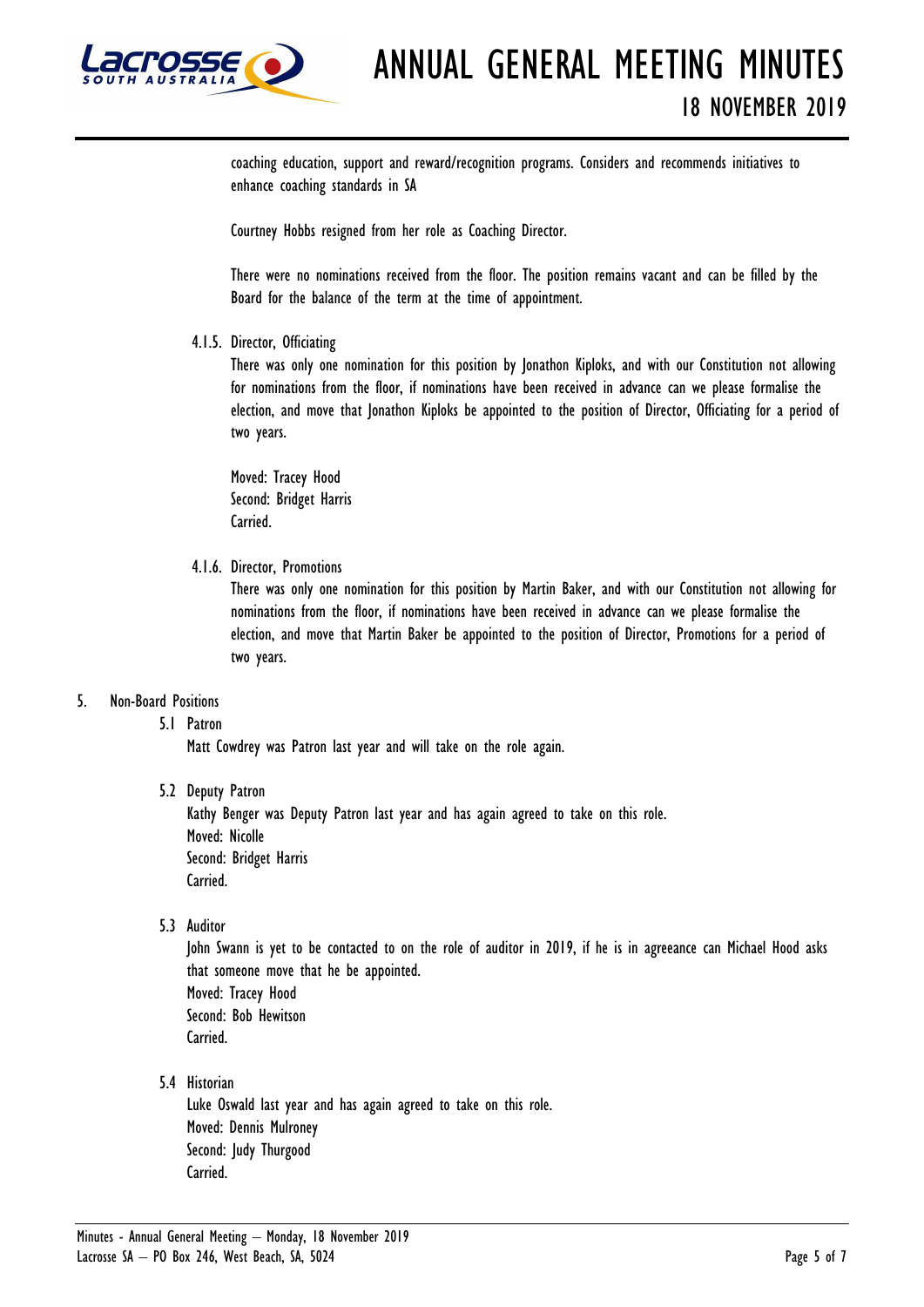

6. Setting of Affiliation Fees for 2019 Affiliation Fees for 2019 season will remain at '\$66 for clubs and \$33 for other affiliated bodies'. Moved: Daniel Robertson Second: Bridget Coffey Carried.

## 7. General Business

7.1. Presentation of Lacrosse SA Awards SERVICE AWARDS - FOR PLAYERS WITH 300, 400 OR 500 GAMES A member shall have competed in 300, 400 or 500 documented games in the Senior Competition conducted by Lacrosse SA or selection in 10 National and/or International senior competition teams. Scott Gill of the East Torrens Payneham Lacrosse Club (300 games) Jem McGee of the East Torrens Payneham Lacrosse Club (300 games) Simon Gill of the East Torrens Payneham Lacrosse Club (300 games) Tim Mildren of the East Torrens Payneham Lacrosse Club (300 games) Tracey Feleppa of the Woodville Lacrosse Club (300 games) Dominic Vorrasi of the Woodville Lacrosse Club (300 games) Jason Vorrasi of the Woodville Lacrosse Club (300 games) Melissa Williams of the Brighton Lacrosse Club (300 games) Trish Adams of the Brighton Lacrosse Club (300 games)

### 2019 SANDERY TROPHY: UNDER 17 SPORTSMAN OF THE YEAR

The Sandery Trophy – Under 17 Sportsman of the Year was created in order to recognise the achievements of those players recognised to be the best. In a number of instances, nominees within these categories are already competing on the open arena despite their young age. Any player deemed to have achieved a record of outstanding performance and achievements throughout the year and is not older than 17 years of age on the 1st January, are eligible to be nominated in this category.

Arlen Lim of the Brighton Lacrosse Club

#### 2019 GOMER TROPHY: UNDER 17 SPORTSWOMAN OF THE YEAR

Judy Evans to present - The Gomer Trophy – Under 17 Sportswoman of the Year was created in order to recognise the achievements of those players recognised to be the best. In a number of instances, nominees within these categories are already competing on the open arena despite their young age. Any player deemed to have achieved a record of outstanding performance and achievements throughout the year and is not older than 17 years of age on the 1st January, are eligible to be nominated in this category.

Eloise Rowe of the Brighton Lacrosse Club

#### 2019 SPORTSWOMAN OF THE YEAR

Sportswoman of the Year was created in order to recognise the achievements of those players whose achievements over the past calendar year are considered to be outstanding. Any player deemed to have achieved a record of outstanding performances and achievements throughout the 2018 year are eligible to be nominated in these categories.